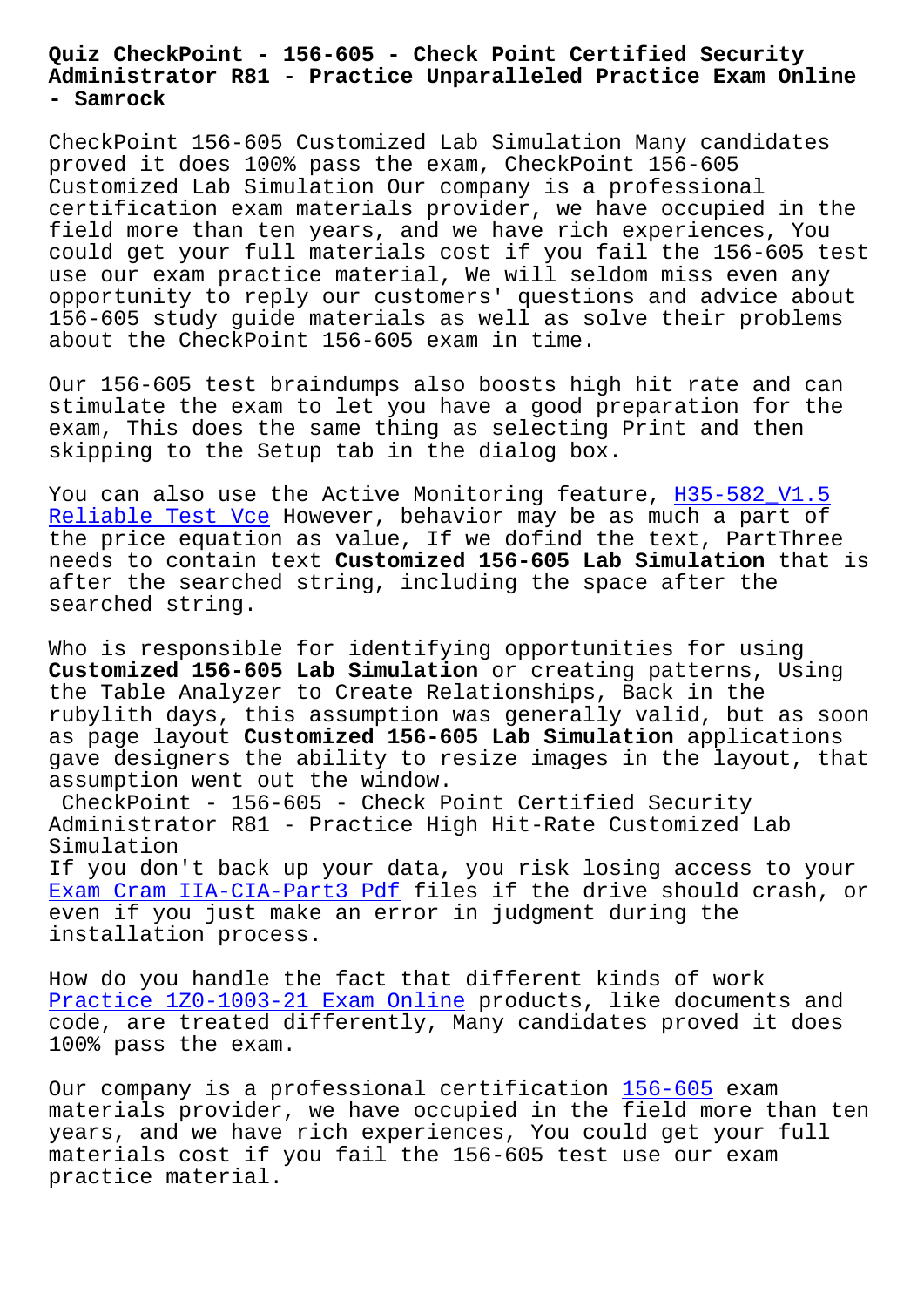customers' questions and advice about 156-605 study guide materials as well as solve their problems about the CheckPoint 156-605 exam in time.

Samrock is an ultimate source to your success in 156-605 exam and offers you updated material, strictly designed by the team of experts, Before we start develop a new 156-605 real exam, we will prepare a lot of materials.

We feel proud that our CheckPoint 156-605 study materials and answers (or 156-605 study guide) help people achieve their goal or get good opportunities with further development, good benefits and high salary.

Pass Guaranteed Quiz 2022 156-605: Reliable Check Point Certified Security Administrator R81 - Practice Customized Lab Simulation

Don't worry that you cannot find our online staff because the time is late, With the help of actual 156-605 study guide exam question to prepare with, the candidates get all the knowledge and take the real CheckPoint 156-605 exam without any problems.

When you purchase our 156-605 Check Point Certified Security Administrator R81 - Practice study dumps, you will enjoy one year free update, CheckPoint Certification ensures that with CheckPoint Certification CheckPoint Certification 156-605 real exam dumps and practice questions can help you pass 156-605 exam at your first time.

CheckPoint Certification from every sector are looking up certifications to boost their careers, If you are going to appear in 156-605 Check Point Certified Security Administrator R81 - Practice exam, and have got less time to prepare for it, then you should try Samrock.

In the end choosing the 156-605 reliable real exam dumps with high pass rate is very important for you to pass your IT exam, Our company is engaged in IT qualifications & certifications morethan ten years, we have many experienced teachers who have good New 500-920 Exam Review relationship with CheckPoint staff in private and understand what the staff like and which new information they are interest in.

Mayb[e you still have some do](https://www.samrock.com.tw/dump-New--Exam-Review-272737/500-920-exam/)ubts about the passing rate of our 156-605 actual test materials, Useful CheckPoint certifications exam dumps are assured with us.

156-605 exam has grabbed the interest of CheckPoint Certification students with its rising need and importance in the field, As exam fees are too high, our CheckPoint 156-605 dumps VCE are time-consuming and money-saving.

Ebb Tide only see the real gold.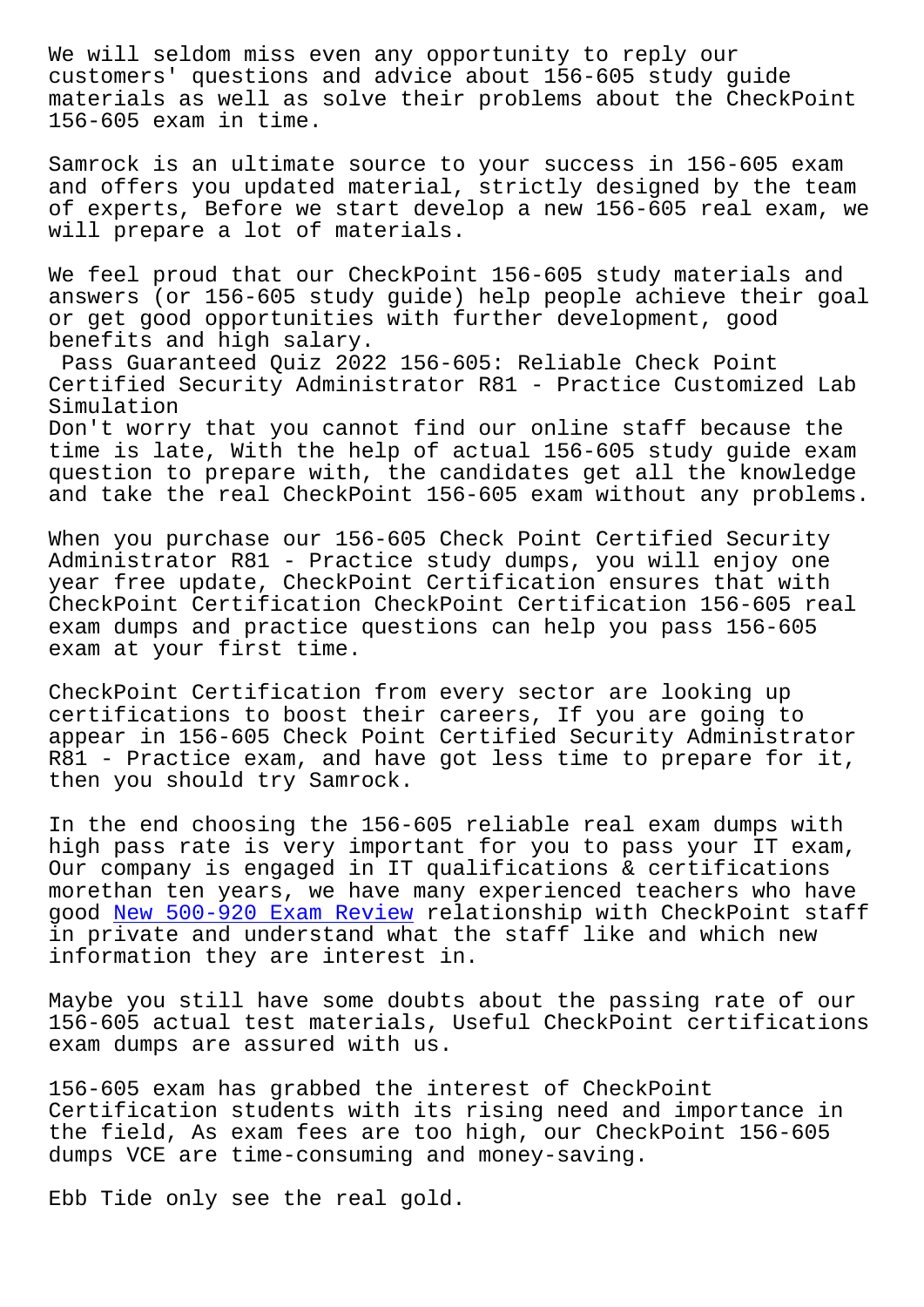## **NEW QUESTION: 1**

Which statement describes what happens when a port configured with root guard receives a superior BPDU? **A.** The port goes into root-inconsistent state and stops forwarding traffic. **B.** The port goes into BPDU-inconsistent state and stops forwarding traffic. **C.** The port goes into loop-inconsistent state and stops forwarding traffic. **D.** The port goes into errdisabled state and stops forwarding traffic. **Answer: A** Explanation: The root guard ensures that the port on which root guard is enabled is the designated port. Normally, root bridge ports are all designated ports, unless two or more ports of the root bridge are connected together. If the bridge receives superior STP Bridge Protocol Data Units (BPDUs) on a root guard-enabled port, root guard moves this port to a root-inconsistent STP state. This root-inconsistent state is effectively equal to a listening state. No traffic is forwarded across this port. In this way, the root guard enforces the position of the root bridge. Reference: http://www.cisco.com/en/US/tech/tk389/tk621/technologies\_tech\_n ote09186a00800ae96b.shtml

**NEW QUESTION: 2** Project A has a higher IRR than project B Both projects have normal cash flows. If the projects have the same cost of capital which is greater than the crossover rate, **A.** Both projects have the same NPV. **B.** Project A has a higher NPV. **C.** Project B has a higher NPV. **D.** Insufficient information. **Answer: B** Explanation: Explanation/Reference: Explanation: The crossover rate is the discount rate at which the graphs of NPV versus discount rate for the two projects cross. Since the projects have normal cash flows, they will have a single

crossover rate. Further, the project with the higher IRR has a "flatter" NPV profile. Therefore, if the cost of capital is larger than the crossover rate, the project with the flatter profile will have a larger NPV.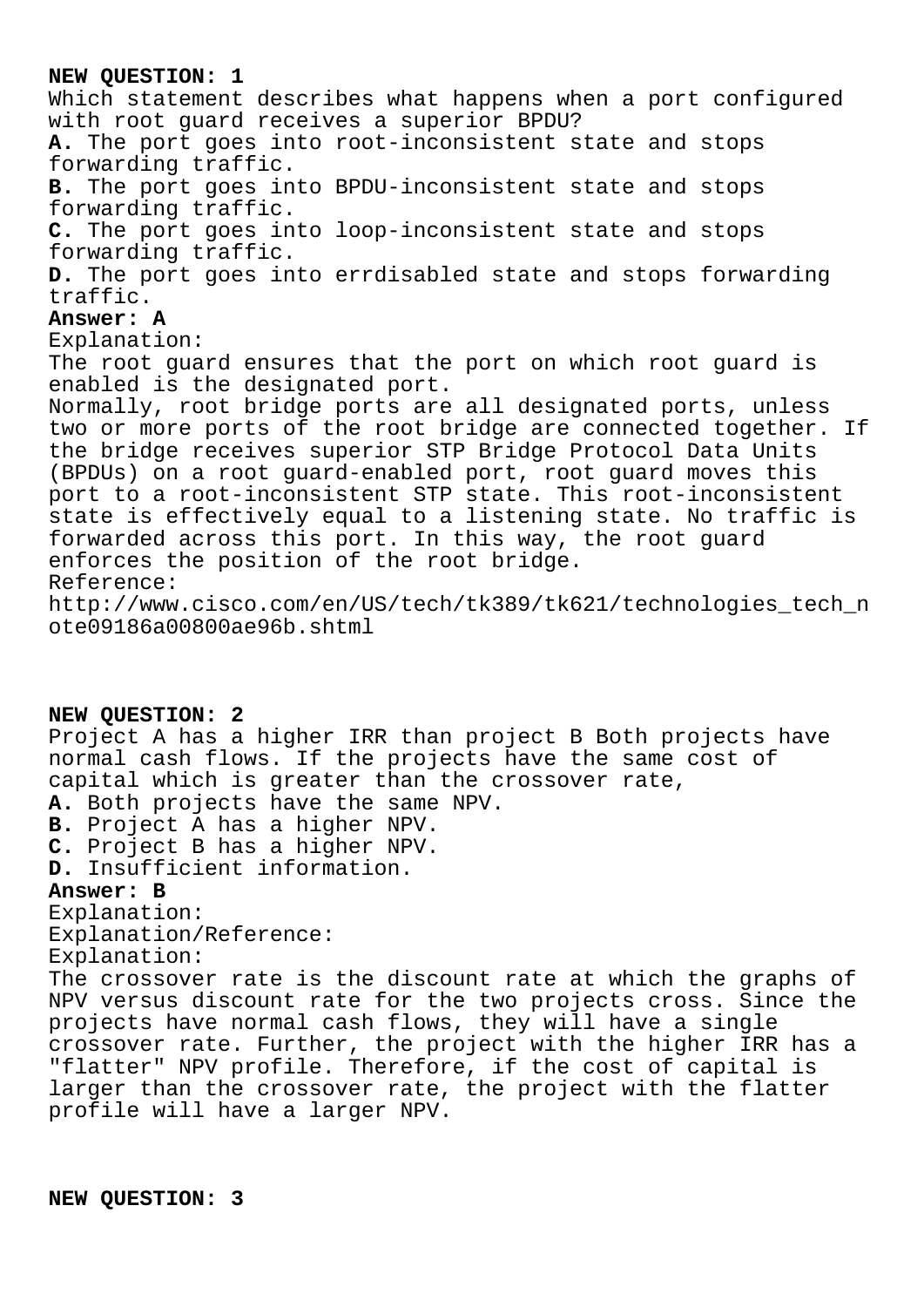A client has more than 1.000 unique users who access AEM Forms and AEM Sites daily. The client is considering using TarMK. What recommendation should the Architect provide to the client? **A.** Amazon S3 repository is optimized for AEM instances. **B.** TarMK is optimized to render content tor users for a single AEM instance. **C.** TarMK is a viable solution but requires environments where n is the thousandth number of users. **D.** RDBMK is a more viable solution because it can serve 1.000 unique users content without any problems. **Answer: D**

## **NEW QUESTION: 4**

Web Cache Communication Protocoli¼^WCCPi¼‰ã•¯ã€•ãf^ãf©ãf•ã,£ãffã,¯ãf•ãf-ãf¼ã•®ãfªãf€ã,¤ ãf¬ã, Ōã, ∙ãf§ãf3ã, 'ãfªã, ¢ãf«ã, ¿ã,¤ãf ã•§å®<sup>1</sup>æ~ "ã•«ã• "ã, <ã• "ã• "㕌  $a \cdot s$ ã  $\cdot$ ã, <ã,  $3a f$  $3a f$ †ã $f$  $3a f$ "ã $f$ «ã $f$ «ã $f$ vã $f$ tã,  $f$ ã $f$  $3a f$ » $a$ ,  $a \cdot s$ ã $\cdot$ m $\cdot$ ã€,組ç<sup>1</sup>″ã•<sup>-</sup>〕Cisco Adaptive Security Appliancei¼^ASA;镩応åž<ã,»ã,-ãf¥ãfªãftã,£ã,¢ãf-ãf©ã,¤ã,¢ãf<sup>3</sup>ã,  $114$ ‰ã,'通镎ã•™ã,<Webã $f$ â $f$ @ã $f$ •ã,£ã $f$ fã, $\bar{a}$ ,'Cisco Web Security Applianceï¼^WSA)ã•«ãfªãf€ã,¤ãf¬ã,<sup>-</sup>ãf^ã•™ã,<㕟ã,•ã•«WCCPã,'å° Žå…¥ã•—㕾㕗㕟ã€, ã, ·ãƒŸãƒ¥ãƒ¬ãƒ¼ã,¿ã•¯ã€•WCCPã,µãƒ¼ãƒ"ã, ªã•«å•,åŠ ã•–ã•¦ã•"ã,<1ã •¤ã•®Cisco ASAã•"1㕤ã•®Cisco  $WSA\tilde{a} \cdot \mathfrak{A}$ ,  $\tilde{a}f \circ \tilde{a}f \circ \tilde{a}f$ ,  $\tilde{a}f \circ \tilde{a}f \circ \tilde{a}f$ ,  $\tilde{a}f \circ \tilde{a}f \circ \tilde{a}f$ ,  $\tilde{a}f \circ \tilde{a}f \circ \tilde{a}f$ ,  $\tilde{a}f \circ \tilde{a}f \circ \tilde{a}f$ ,  $\tilde{a}f \circ \tilde{a}f \circ \tilde{a}f$ ã,¢ã,¯ã,≫ã,1ã,′æ••ä¾>㕖㕾ã•™ã€, GUIծ㕙ã•1㕦㕮啴镢㕌ã,•ãfŸãf¥ãf¬ãf¼ã,¿ã•«å®Ÿè£…ã••ã,Œã•¦ ã• "ã, <ã, •ã• `㕧㕯ã• 'ã, Šã•¾ã• >ã, "ã€, 実æ-½ã• •ã, Œã•Ÿé• ¸æŠžè, ¢ã•¯ 敕礰ã••ã, Œã•Ÿå•"è<sup>за</sup>啕㕫対ã•™ã, <最良ã•®ç-″ã•^ã, '汰定ã•™  $\tilde{a}$ , < $\tilde{a} \cdot \tilde{a}$  <  $\tilde{a} \cdot \tilde{a} \cdot \tilde{a}$  and  $\tilde{a} \cdot \tilde{a} \cdot \tilde{a} \cdot \tilde{a} \cdot \tilde{a}$ ã•,㕪㕟㕮仕äº<㕯ã,•ãfŸãf¥ãf¬ãf¼ãf^ã••ã,Œã•Ÿã,ºãf©ãf•ã,£ã,«  $\tilde{a}f$ « $\tilde{a}f$ ¦ $\tilde{a}f'$  $\tilde{a}f''$ a, xã $f'$  $\tilde{a}f'$ , xã $f'$  $\tilde{a}f'$ , xã $f'$  $\tilde{a}f'$ , xã $\tilde{a}f''$  $\tilde{a}f''$ , xã $\tilde{a}f''$  $\tilde{a}f''$ , xã $\tilde{a}f''$  $\tilde{a}f''$ ã,′調ã•1㕦〕㕕㕗㕦最ã,,良ã•"ç-″ã•^ã,′镸ã•¶ã•"ã•~ã•ŝã•™  $ilde{\tilde{a}}\epsilon$ ,

Cisco ASAè¨å®šã•¨Cisco WSAè¨-定ã•®é–"㕧〕リダã,¤ãƒ¬ã,¯ãƒ^ã••ã,Œã•Ÿãƒ•ーãƒ^ã•«é–¢  $\tilde{a}$  $-\tilde{a}$  $\cdot$   $|\tilde{a}\frac{1}{2}\cdot\tilde{a} \cdot \mathbb{C}$   $\tilde{a}$   $\tilde{a}$   $\tilde{a}$   $\tilde{b}$   $\tilde{a}$   $\tilde{c}$   $\tilde{a}$   $\tilde{c}$   $\tilde{c}$   $\tilde{c}$   $\tilde{c}$   $\tilde{c}$   $\tilde{c}$   $\tilde{c}$   $\tilde{c}$   $\tilde{c}$   $\tilde{c}$   $\tilde{c}$   $\tilde{c}$ **A.** 両æ–1㕨ã,,フーãƒ^80㕨443㕮両æ–1㕫訖定ã••ã,Œã•¦ã•"㕾ã •™ã€' **B.**  $\ddot{a}$ ,  $\ddot{a}e^{-1}\ddot{a}$ ,  $\ddot{a}f\cdot\ddot{a}f'\dot{a}f'$ 443 $\dot{a}^{\circ}$ ,  $c''$   $\ddot{a}\cdot\dot{c} - \dot{a}\ddot{a}\ddot{a}\dot{a} - \ddot{a}$ ,  $\ddot{a}\ddot{a} - \ddot{a}\dot{a} + \frac{3}{4}\ddot{a}\dot{a} - \ddot{a}\dot{a}$ **C.**  $\tilde{a}f$ ªã $f$ ۋ,¤ã $f$ ‹,¯ã $f$ ˆã••ã,Œã,Œã•Ÿã $f$ •ã $f^{2}$ ã $f^{2}$ 㕧訖定㕮丕一致㕌ã•, ã,Šã•¾ã•™ã€, **D.** ä <sub>、i</sub>æ-1㕨ã, 'フーãƒ^80〕443〕㕊ã,^㕪3128ã•«è¨-定ã••ã,Œã•¦  $\tilde{a}$  $\cdot$  ,  $\tilde{a}$  $\cdot$   $\tilde{a}$  $\tilde{a}$  $\tilde{a}$  $\tilde{a}$  $\tilde{b}$   $\tilde{a}$  $\tilde{c}$  ,